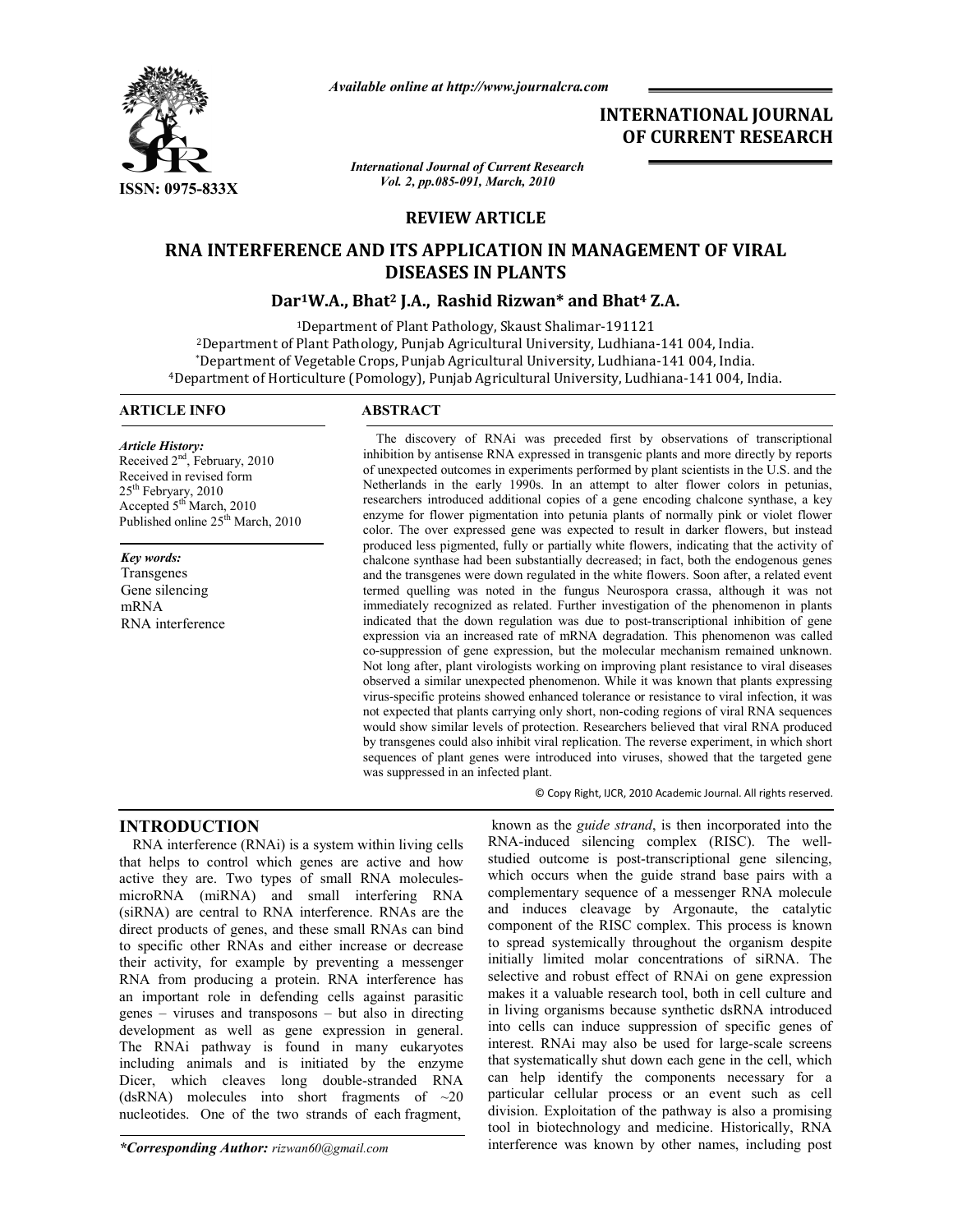transcriptional gene silencing and quelling. Only after these apparently unrelated processes were fully understood did it become clear that they all described the RNAi phenomenon.

#### **Variations in Homology-Dependent Gene Silencing**

 Homology dependent gene silencing has been recorded in various organisms, ranging from plants to animals to fungi. Because of the different experimental systems used to study this phenomenon, several terms have emerged, often describing potentially similar processes. Silencing is generally defined on the basis of two properties-

#### *a)The inducing agent*

#### *b)The mechanism of silencing*

#### *(1) Post-Transcriptional Gene Silencing (Ptgs)*

This is a general term that applies to RNA interference (RNAi) in animals and to some types of virally and transgene-induced silencing in plants. The transcription of the gene is unaffected; however, gene expression is lost because mRNA molecules become unstable (Ingelbrecht et al., 1994).

#### *(2) Transcriptional Gene Silencing (Tgs)*

This is generally observed in plants but has also been seen in animals. Gene expression is reduced by a blockade at the transcriptional repression might be caused by chromatin modification or DNA methylation (Steger et al., 2008).

# *(3) Transgene Induced Silencing*

Silencing is caused by the presence of transgenes in the genome. Repression is usually related to copy number. Tandemly arrayed transgenes are more effective inducers of silencing than dispersed transgenes, with inverted repeats being the most effective. Silencing can occur transcriptionally and post- transcriptionally Fagard and Voucherat (2000).

## *(4) Virus-Induced Silencing*

Silencing is induced by the presence of viral genome RNA. Only replication- competent virus cause silencing, indicating that double stranded RNA molecules might be the inducing agents**.**

#### *(5) Co suppression*

Silencing of an endogenous gene due to the presence of a homologous transgene or virus. Cosuppression can occur at the transcriptional or post-transcriptional level (Dernberg et al., 2002).

#### **(6) RNAi**

This type of PTGS is induced directly by dsRNA. It was first defined in *Caenorhabditis elegans* and seems to be mechanistically related, if not identical, to PTGS in plants. **(7) Quelling**

This term is specific for transgene-induced PTGS in *Neurospora crassa.*

#### **MECHANISM of RNA INTERFERENCE**

As the various pieces of the RNAi machinery are being discovered, the mechanism of RNAi is emerging more clearly. In the last few years, important insights have been gained in elucidating the mechanism of RNAi. A combination of results obtained from several in vivo and in vitro experiments have gelled into a two-step mechanistic model for RNAi/PTGS. The first step, referred to as the RNAi initiating step, involves binding of the RNA nucleases to a large dsRNA and its cleavage into discrete ≈21- to ≈25-nucleotide RNA fragments (siRNA).

In the second step, these siRNAs join a multinuclease complex RISC, which degrades the homologous singlestranded mRNAs. At present, little is known about the RNAi intermediates, RNA-protein complexes, and mechanisms of formation of different complexes during RNAi. In addition to several missing links in the process of RNAi, the molecular basis of its systemic spread is also largely unknown.

#### **Processing of dsRNA into siRNAs**

Studies of PTGS in plants provided the first evidence that small RNA molecules are important intermediates of the RNAi process. Hamilton and Baulcombe (1999), while studying transgene-induced PTGS in five tomato lines transformed with a tomato 1-aminocyclopropane-1 carboxyl oxidase (ACO), found accumulation of *aco* small RNAs of 25 nucleotides. More direct evidence about the generation of siRNAs in RNAi came from an in vitro cellfree system obtained from a *Drosophila* syncytial blastoderm embryo. These authors were able to reproduce many of the features of RNAi in this system. When dsRNAs radiolabeled within either the sense or the antisense strand were incubated with *Drosophila* lysate in a standard RNAi reaction, 21- to 23-nucleotide RNAs were generated with high efficiency (Al-Anouti et al., 2003). Single-stranded  $32P$ -labeled RNA of either the sense or antisense strand was not efficiently converted to 21- to 23-nucleotide products. The formation of the 21- to 23-nucleotide RNAs did not require the presence of corresponding mRNAs (Elbashir et al., 2001).

The role of the small RNAs in RNAi was confirmed independently that synthetic 21- to 23-nucleotide RNAs, when added to cell-free systems, were able to guide efficient degradation of homologous mRNAs. To assess directly if the siRNAs were the true intermediates in an RNAi reaction, (Zamore et al., 2000) fractionated both the unprocessed dsRNAs and processed dsRNAs from the *Renilla luc* dsRNA-treated cell-free *Drosophila* system and showed that only the fractions containing native siRNAs were able to bring about the cognate RNA degradation and their ability to degrade RNA was lost when these fractions were treated at 95°C for 5 min. These in vivo and in vitro studies thus provided the evidence that siRNAs are the true intermediates of the RNAi reaction. Together with the experiments to identify siRNAs as the key molecules for the RNAi effect, several investigators carried out the logical search for polypeptides that could generate such molecules. Based on the binding and cleavage properties of *E. coli* RNase III enzymes, predicted the involvement RNase III-type endonucleases in the degradation of dsRNA to siRNAs Bass (2000). The RNase III enzyme makes staggered cuts in both strands of dsRNA, leaving a 3′ overhang of 2 nucleotides. The first evidence for the involvement of RNase III enzyme in RNAi was provided, chemically analyzed the sequences of the 21- to 23-nucleotide RNAs generated by the processing of dsRNA in the *Drosophila* cell-free system. The presence of 5′-phosphate, 3′-hydroxyl, and a 3′ 2 nucleotide overhangs and no modification of the sugarphosphate backbone in the processed 21- to 23-nucleotide RNAs Donze and Picard (2002).Experimental studies were carried out with *C. elegans* extract, and an ortholog of Dicer naA number of in vivo and in vitro experimental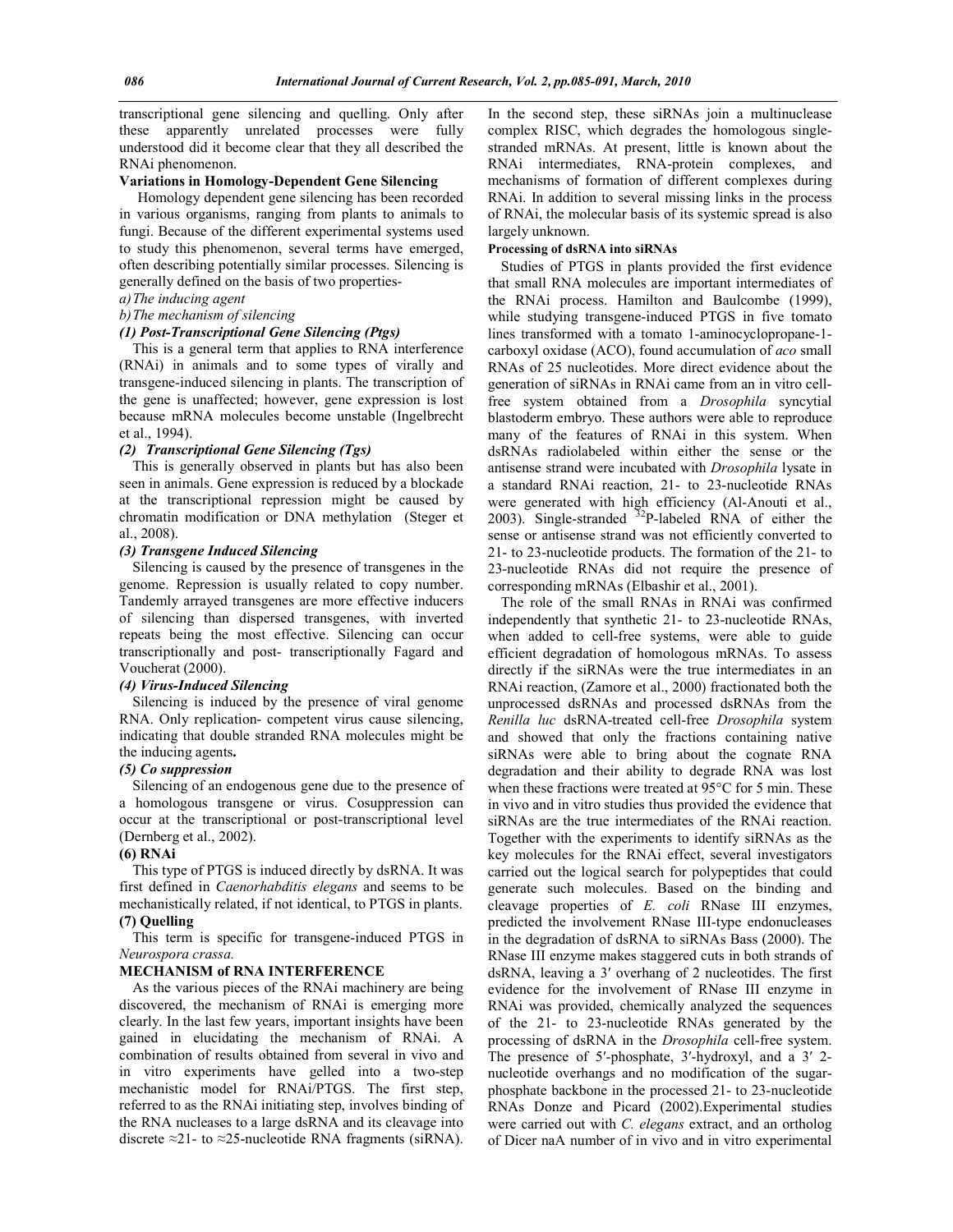studies have shown that the production of 21- to 23 nucleotide RNAs from dsRNA requires ATP. The rate of 21- to 23-nucleotide RNA formation from corresponding dsRNAs has been shown to be six times slower in the *Drosophila* extract depleted for ATP by treatment with hexokinase and glucose (Donech et al., 2003). Dicer simmunoprecipitates from *D. melanogaster* as well as S2 cell extracts and DCR1 immunoprecipitates from *C. elegans* extract required ATP for the production of 22 nucleotide RNAs. These experiments suggest that ATP controls the rate of siRNA formation. However, it is still unclear whether ATP is absolutely rate limiting for the production of siRNAs from dsRNA.

The RNase activity and dsRNA binding of 218-kDa recombinant human Dicer have also been examined in vitro. The enzyme generated siRNA products from dsRNA quite efficiently in the presence of  $Mg^{2+}$  and the absence of ATP. The RNase activity was sensitive to ionic interactions, whereas the dsRNA binding was quite effective in presence of high salt and did not require  $Mg^{2+}$ at all. The dsRNA binding domain is located at the C terminus of Dicer, which is separable from the helicase and PAZ motifs. Human Dicer expressed in mammalian cells colocalized with calreticulin, a resident protein of the endoplasmic reticulum. In other systems, Dicer has also been found to complex with various other proteins. Hence, it is possible that the Dicer RNase activity functions as a complex of proteins in vivo (Caudy et al., 2002); (Ischizuka et al., 2002).

#### **Amplification of siRNA**

One of the many intriguing features of RNA interference is the apparently catalytic nature of the phenomenon. A few molecules of dsRNA are sufficient to degrade a continuously transcribed target mRNA for a long period of time. Although the conversion of long dsRNA into many small siRNAs results in some degree of amplification, it is not sufficient to bring about such continuous mRNA degradation. Since mutations in genes encoding RNA-dependent RNA polymerase (RdRP) affect RNAi, it was proposed that this type of polymerase might replicate siRNAs as epigenetic agents, permitting their spread throughout plants and between generations in *C. elegans.* Recent studies provided convincing biochemical and genetic evidence that RdRP indeed plays a critical role in amplifying RNAi effects (Hammond et al., 2000). In RNAi reaction, they observed the formation of new siRNA species corresponding to target mRNAs but different from trigger dsRNAs. They named these new siRNAs secondary siRNAs. With a primary trigger dsRNA specific for the *lacZ* region of the target mRNA that encoded a GFP-LacZ fusion protein, these authors demonstrated the degradation of a separate GFP mRNA target. This kind of RNAi induced by secondary siRNAs was named transitive RNAi. These authors demonstrated the requirement for the *rrf1* gene, a *C. elegans* gene with sequence homology to RdRP, in the generation of secondary siRNAs and transitive RNAi .Amplification of siRNAs might occur at various stages of the RNAi reaction and has been documented in plants, *C. elegans*, *N. crassa*, and *Dictyostelium discoideum* but not in flies and mammals). Though the RdRP activity is present in *Drosophila* embryo extract, as mentioned earlier, it is

surprising that the fly genome does not code for RdRP. Additionally, numerous experiments also suggest that RdRP is not required for RNAi in *D. melanogaster* (Hannon et al., 2002).

In the effector step of RNAi, the double-stranded siRNAs produced in the first step are believed to bind an RNAi-specific protein complex to form a RISC. This complex might undergo activation in the presence of ATP so that the antisense component of the unwound siRNA becomes exposed and allows the RISC to perform the downstream RNAi reaction. This activated complex cleaved the substrate. The size and constitution of the precursor as well as the activated RISC might vary depending on the choice of system. The antisense siRNAs in the activated RISC pair with cognate mRNAs, and the complex cuts this mRNA approximately in the middle of the duplex region Hamilton and Baulcombe (1999).A few independent studies demonstrated the importance of the RISC complex in this part of RNAi reactions. The mRNA-cleaving RNA-protein complexes have also been referred to as siRNP (small interfering ribonucleoprotein particles). It is widely believed that this nuclease is probably different from Dicer, judging from the substrate requirements and the nature of the end products. Since the target cleavage site has been mapped to 11 or 12 nucleotides downstream of 5′ end of the guide siRNA, a conformational rearrangement or a change in the composition of an siRNP ahead of the cleavage of target mRNA is postulated. Finally, the cleaved mRNAs are perhaps degraded by exoribonucleases (Hammond et al., 2000). A part of cleaved fragments of mRNA at the end of step 2 might also be converted to the duplex forms by the RdRP-like activity. These forms might have siRNA-like functions and eventually enter the pool of the amplification reaction. Thus, it is likely that amplification of the RNAi reaction takes place at both step 1 and step 2 of RNAi. In another model, it has been proposed that siRNAs do not act as primers for the RdRP-like enzymes, but instead assemble along the length of the target RNA and are then ligated together by an RNA ligase to generate cRNA. The cRNA and target RNA hybrid would then be diced by the DCR protein. All these models were summarized by Morris (2008).

#### **MECHANISTIC BASIS of RNAi**

One of the great mysteries surrounding RNAi is how a cell can respond to virtually any incoming dsRNA by efficiently and specifically silencing genes that are homologous to it. Since, the seminal discovery of small RNA species, progress in both genetic and biochemical dissection of silencing process has begun to produce a basic understanding of the interference mechanism.Shortly after RNAi was discovered in *C. elegans*, geneticists began to search for mutants that were defective in this response. In parallel, genetic screens were being done in Neurospora and Arabidopsis and more recently in Chlamydomonas reinhardtii to identify genes that are required for transgene and virally induced PTGS.Mutants have been identified that affect the formation of silencing activity, the effector step of silencing and the persistence of silencing. These mutants indicate that formation of the silencer and the actual silencing events might be distinct and seperable processes.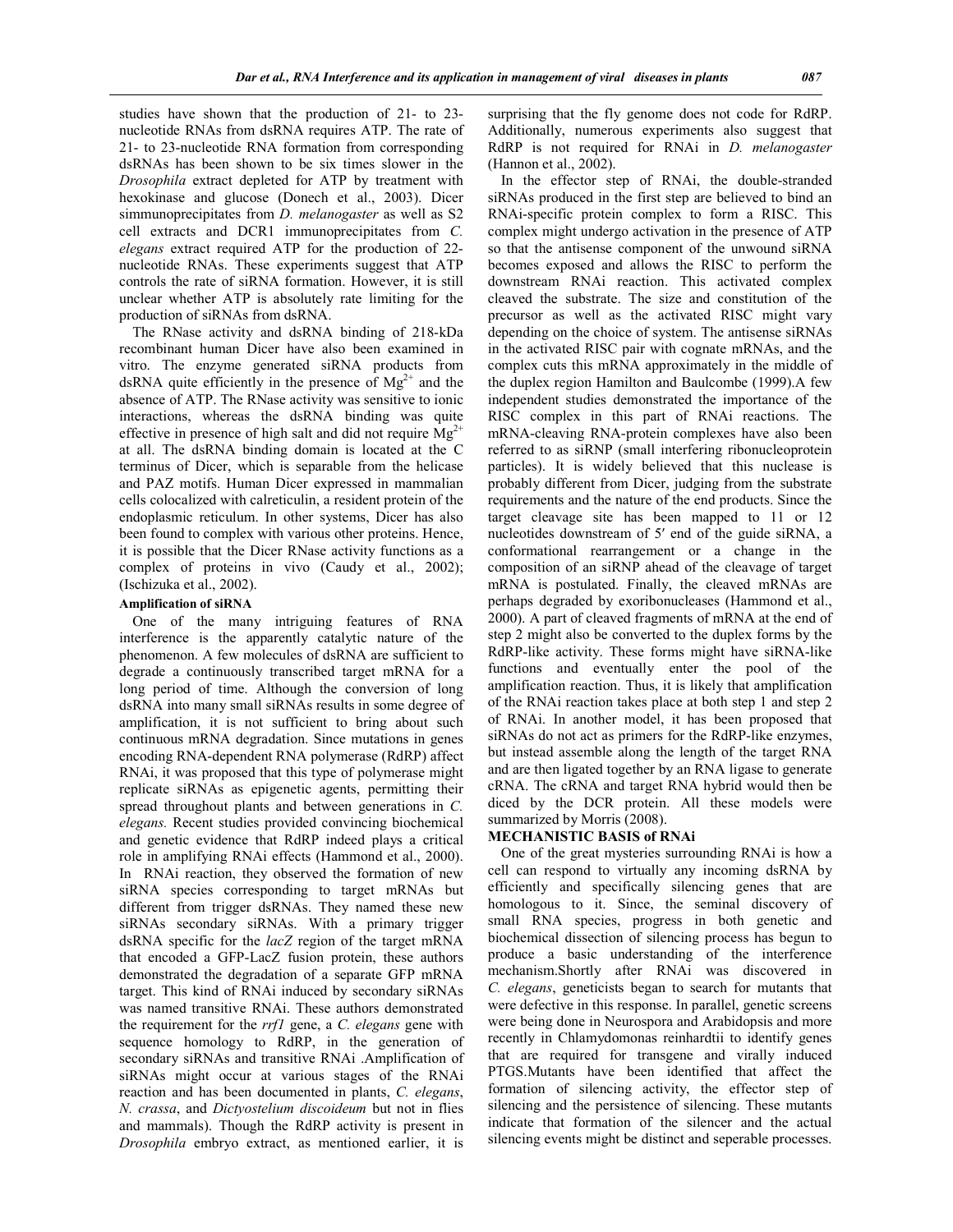In particular, mutant plants and animals have additional phenotypes that at important biological functions for RNAi and related silencing phenomena. Two mutants have been shown to affect the formation of silencing activity. There are C. elegans RNAi deficient mutants rde-4 and rde-1. The rde-1 protein is homologous to the quelling defective (qde-2) gene in Neurospora and ARGONAUTE (AGO-1) in Arabidopsis. Rde-1 and qde-2 have no apparent phenotypes other than defects in RNAi or quelling, the Arabidopsis AGO-1 mutant, which has recently been shown to be defective in PTGS, has several developmental abnormalities - namely – alteredleaf differentiation, a reduced number of secondary meristems and are sterile because of defects in flower development.

 Two mutants have also been identified in the second, effector step of silencing activity, these have been defined as such because a heterozygous mutant offspring. Worms with mutants in the RNAi deficient-2 (rde-2) and mutator-7 (mut-7) genes are less deficient in RNAi than the initiator-step mutants. In addition to defects in RNAi, the effector mutants have increased levels of transposons activity and defects in transgene silencing. These other phenotypes imply that part of the RNAi machinery is involved in silencing transposons and cosuppression. This strong genetic relationship between RNAi and transposon silencing supports the idea that RNAi is involved in genome defence and maintenance of genome stability and raises questations concerning the route by which transposons and other multicopy genetic elements provoke an RNAi response (Dernburg et al., 2000).

As genetic routes continue to link proteins to the silencing process, the challenge is to understand precisely how each one fits into the silencing mechanism. Tuschl and colleagues reported that extracts from Drosophila embryos specifically prevented the synthesis of luciferase from synthetic mRNA upon addition of cognate dsRNA. Finally, the authors showed that the inhibition of gene expression was most probably due to degradation of mRNAs that correspond to added dsRNA.

The nuclease, which was designated RISC could b extracted from cells in association with ribosomes. This proposed that RNAi acts as transcriptional surveillance mechanism.Through Partial purification it aws found that 22-nucleotide RNA was homologous to the substrate that fractionated together with the RISC and was required for its activity. These small RNAs direct a multicomponent nuclease towards destruction of homologous mRNA. Therefore, new term was coined "Guide RNAs".

RNAi mechanism do not involves changes in DNA sequence. One explanation of these epigenetic phenomena invokes an interaction at the DNA or chromatin level and consistent with this idea, it is known that there are RNA-DNA interactions associated with PTGS. These interactions lead to sequence-specific methylation of the corresponding DNA sequences. (Steger et al., 2008). RNAi can be separated into three steps. The study of how PTGS is triggered has revealed the existence of at least three steps:

#### **1. INITIATION**

Most data concerning the control of initiation are indirect and result from the analysis of parameters that increase or decrease the efficiency of spontaneous triggering of PTGS.

#### **II. HIGHLY TRANSCRIBED SINGLE TRANSGENE COPIES**

Several arguments suggest that the efficiency of triggering could depend on the probability that the transgene produces a particular form of RNA above a threshold level. Indeed PTGS is triggered mostly when plants are homozygous for the transgene locus. PTGS is triggered more efficiently when strong promoters are used. PTGS is inhibited when transgene transcription is blocked.

### **III. TWO TRANSGENE COPIES ARRANGED IN AN INVERTED REPEAT (IR)**

These IRs are usually transcribed at very low levels, IRs produce dsRNA by read through transcription and that dsRNA efficiently triggers PTGS, even when produced at a low level.Introduction of single transgene copies that have a panhandle structure(i.e, carry the same sequence cloned in sense and antisense orientations downstream of the promoter) leads to efficient silencing of homologous (trans) gene, which suggests that such dsRNA are efficient initiators of PTGS. PTGS mechanisms triggered by highly transcribed single transgene loci and transgene IRs in plants are different.

#### **EVIDENCE FOR SYSTEMIC SIGNALLING IN GENE EXPRESSION**

There is a systemic signal that can mediate gene silencing. From the gene-specificity of the systemic silencing, it may be inferred that the signal molecule is likely to be nucleic acid.

1. Silencing of nitrate reductase gnes was transmitted to a non-transgenic tobacco mutant scion over expressing the endogenous Nia-2 gene owing to metabolic derepression but not to a wild scion, which indicates that over accumulation of Nia mRNA above the level of that in willd-type plants, rather than the presence of a transgene in the scion, is required for triggering of RNA degradation during PTGS. The transmission of PTGS also occurred when silenced stocks and non-silenced target scion were physically separated by upto 30 cm of stem of a non-target wild type plant indicating long distance propagation.

2. The mobile silencing signal Another strategy used by species to improve their silencing efficiency is based on the fact that RNAi is not cell-autonomous. In both C. elegans and plants, locally initiated silencing can spread to distant sites throughout the organism. This indicates that an as yet unidentified mobile silencing signal exists that cooperates with RNAi. In nematodes, this mobile signal can travel long distances via cell-to-cell movements. Several proteins required for this trafficking have been described, including the multispan transmembrane protein SID-1 or Rsd-3, a homolog of the human enthoprotin, which was previously shown to be involved in vesicletrafficking). In plants, two types of RNA-silencing spread exist: a cell-to-cell movement, very similar to the nematode one, and a long-range spreading. Indirect evidence indicates that RNA-silencing moves over long distances through the phloem and activates silencing in cells by spreading through plasmodesmata reported that the mobile signal is able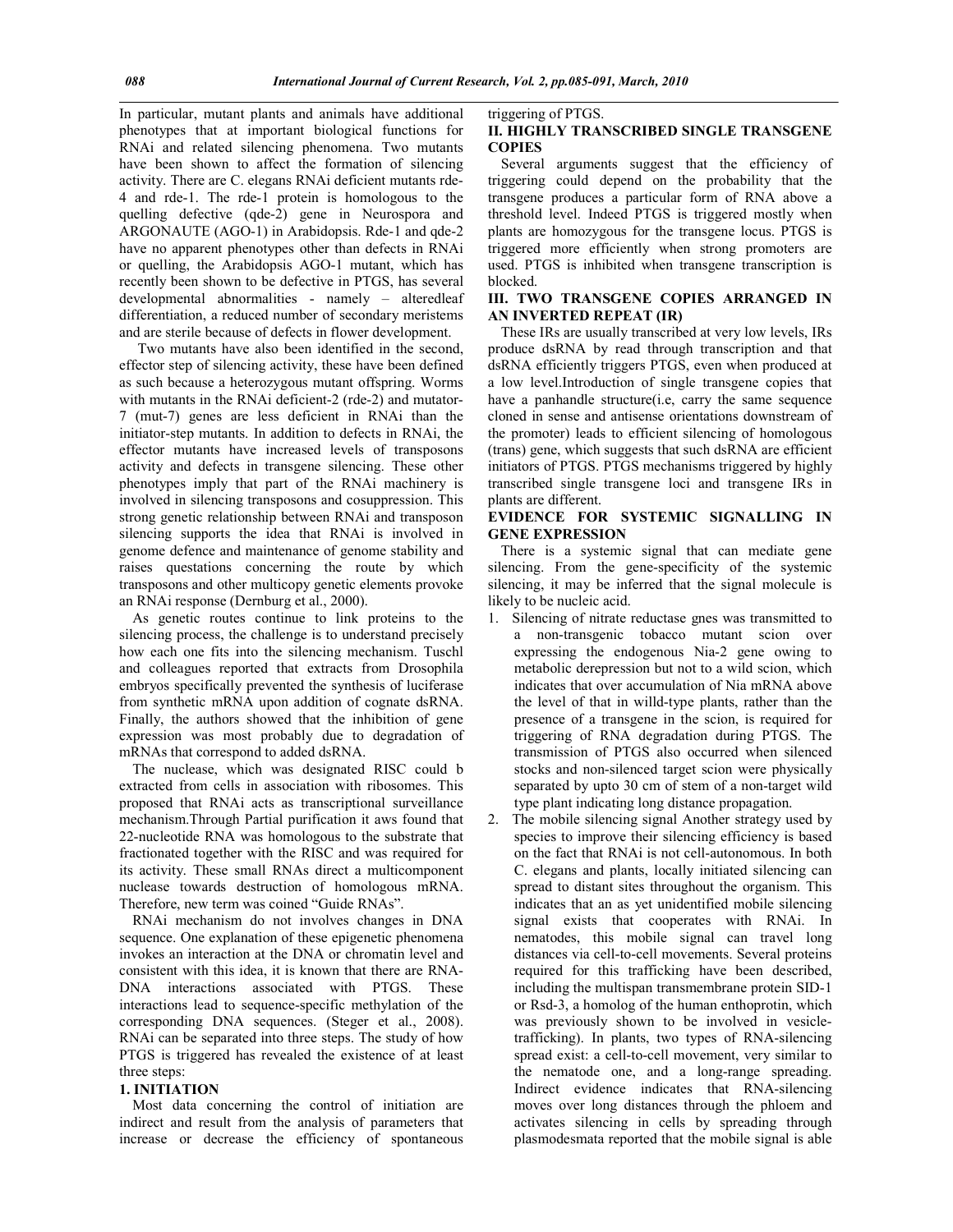to spread to nearby cells using specific proteins, where it can activate RNAi and, if an amplification system is present, reinitiate a local cell-to-cell movement. While genes required for an active systemy have been partly identified, the mobile signal involved remains to be determined. siRNAs are very good candidates, as they are always associated with RNA silencing and have the ability to reinitiate RNAi. However, mutants in plants and worms defective for siRNA accumulation or production are not defective for systemic silencing. Other candidates could be the long dsRNAs themselves or the targets bearing defects or tagged by proteins. In all these models, the fact that the same species exhibiting systemy also show transitivity suggests that a link exists between these mechanisms

### **Advantages of RNA interference**

One specific advantage of RNAi over other methods previously employed is that dsRNA activates a normal cellular process leading to a highly specific RNA more importantly, a cell-to-cell spreading of this gene silencing effect in several RNAi models (Shuey et al., 2002). It is also a relatively quick method enhancing the

evaluate their physiological roles in plants and human (Ge et al., 2003).

 There are many examples of experiments in which RNAi is used to assess the functions of particular proteins and to aid in the discovery of what enzymes and proteins are involved in certain metabolic pathways as in the Gibberellins/Abscisic acid signaling pathway (Zentella et al., 2002). Another type of experiment that is currently being done involves attempts to induce RNA interference by bi-directional transcription of a particular gene of interest or by flanking the gene to be silenced by two convergent promoters (Bieri et al., 2002).So far we have seen that RNA interference can be an extremely valuable genetic tool when studying plants, insects and small invertebrates such as nematodes.

#### **APPLICATION**

1. Sweet potato (*Ipomoea batatas*) is an important subsistence and famine reserve crop grown in developing countries where *Sweet potato chlorotic stunt virus* (SPCSV; *Closteroviridae*), a single stranded RNA degradation and perhaps (ssRNA) crinivirus, synergizes unrelated viruses in

| RNAi in virus resistance in plants |                                           |                                       |                                                                       |
|------------------------------------|-------------------------------------------|---------------------------------------|-----------------------------------------------------------------------|
| S.                                 | Pathogen                                  | <b>Target</b>                         | <b>Result</b>                                                         |
| No.                                |                                           | region                                |                                                                       |
| 1                                  | Potao virus- $X$                          | RDR6                                  | Meristem exclusion of Virus infection                                 |
| $\overline{c}$                     | Potao virus-Y                             | PVXp25                                | Block cell to cell movement of virus                                  |
| 3                                  | Potyvirus                                 | HC-pro                                | Immunity                                                              |
| 4                                  | Cymbidium ring spot virus                 | $p^{19}$                              | Blocking of virus spread                                              |
| 5                                  | Tobacco mosaic virus                      | Phytiene<br>desaturnase<br>(PDA) gene | Inhibition of TMV replication                                         |
| 6                                  | Tobacco etch virus                        | $\overline{CP}$                       | No virus specific symptoms occurs                                     |
| 7                                  | Cucumber mosaic virus                     | CMV2h                                 | Block cell to cell movement of virus                                  |
| 8                                  | <b>Tombusvirus</b>                        | P19                                   | Sequestration of siRNA and prevent<br>incorporation into RISC complex |
| 9                                  | Turnip yellow mosaic virus                | P69                                   | RDR dependent secondary dsRNA<br>synthesis                            |
| 10                                 | Citrus tristeza virus                     | P20, p23, CP                          | Inhibition of intracellular silencing                                 |
| 11                                 | Red clover necrotic mosaic virus          | Rep gene                              | Reduced virus accumulation                                            |
| 12                                 | Rice dwarf virus                          | Pns10                                 | Interference with upstream step of<br>dsRNA formation                 |
| 13                                 | Tomato golden mosaic virus                | AC2                                   | Adenosine kinase inhibition                                           |
| 14                                 | Tomato bushy stunt virus                  | p19                                   | Sequestration of siRNA and prevent<br>incorporation into RISC complex |
| 15                                 | Mungbean yellow mosaic India<br>virus     | <i>Bidirectional</i><br>promotor      | Recovery from infection                                               |
| 16                                 | Alfalfa mosaic virus                      | Arbitrary<br>sequence                 | Recovery from infection                                               |
| 17                                 | Beet necrotic yellow vein virus           | Coat protein                          | tolerance                                                             |
| 18                                 | Pepper mild mottle virus                  | Arbitrary<br>sequence                 | Block in viral infectivity                                            |
| 19                                 | African cassava mosaic virus              | Rep gene                              | Reduced virus accumulation                                            |
| 20                                 | Tomato yellow leaf curl Sardinia<br>virus | Rep gene                              | Poor resistance                                                       |

genetic analysis of traditional model organisms and has provided a means of performing reverse genetics experiments on organisms lacking any established genetic tools. RNAi activity plays a role in host-cell protection from viruses and transposons in plants and insects. From a practical perspective, RNAi can therefore be used to target gene expression and has been proved to be a very powerful technique to knock down specific genes to co-infected sweet potato plants. The most severe disease (and yield losses are caused by co-infection with SPCSV and a potyvirus, *Sweet potato feathery mottle virus* (SPFMV; *Potyviridae*). Potyviruses synergize unrelated viruses by suppression of RNA silencing with the P1/HC-Pro polyprotein; however, the SPCSV-SPFMV synergism is unusual in that the potyvirus is the beneficiary. Transformation of an SPFMV-resistant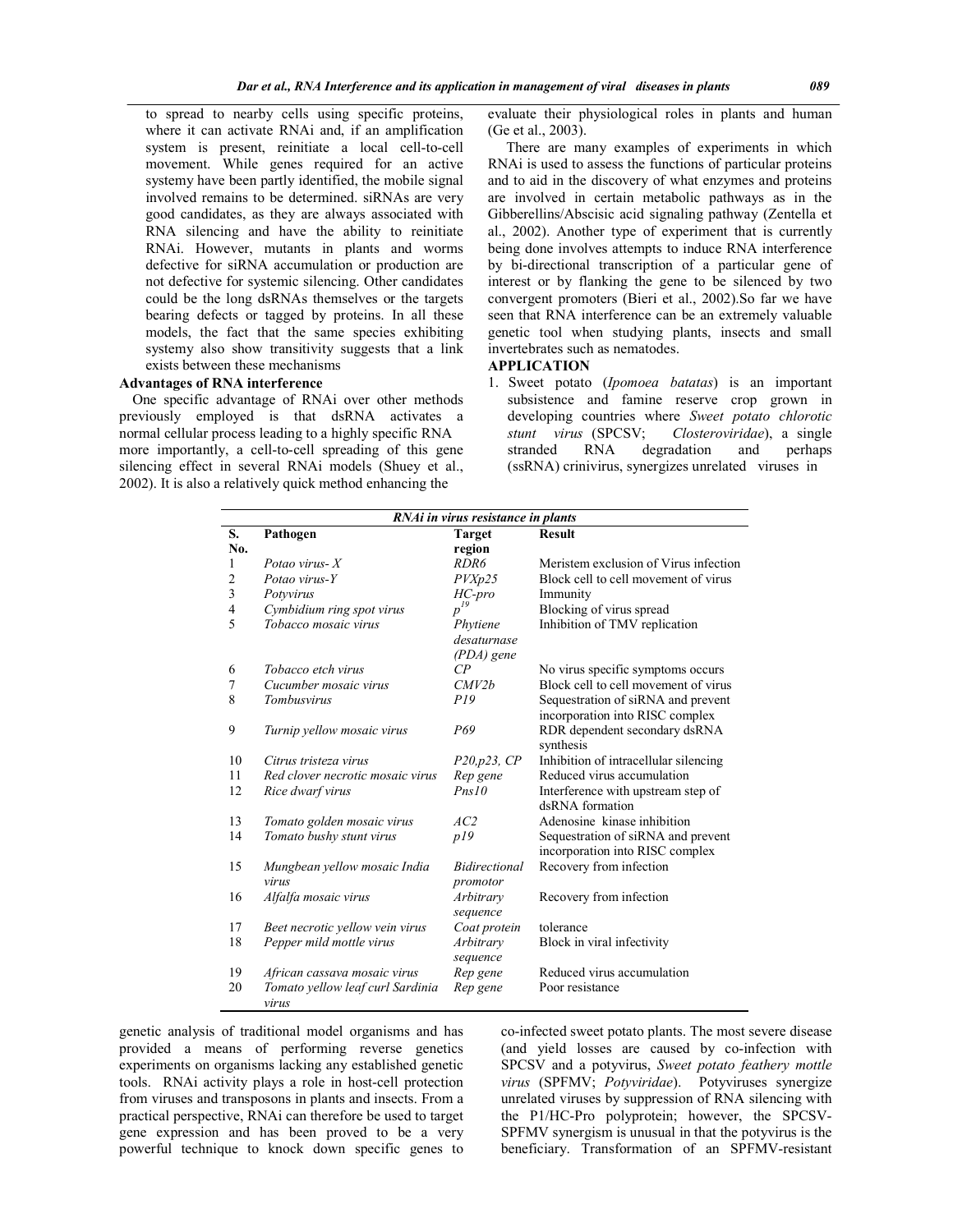sweet potato variety with the double-stranded RNA (dsRNA)-specific class 1 RNA endoribonuclease III (RNase3) of SPCSV broke down resistance to SPFMV, leading to high accumulation of SPFMV antigen and severe disease symptoms similar to the synergism in plants co-infected with SPCSV and SPFMV. RNase3 transgenic sweet potatoes also accumulated higher concentrations of 2 other unrelated viruses and developed more severe symptoms than non-transgenic plants.In leaves, RNase3 suppressed ssRNA-induced gene silencing (RNAi) in an endonuclease activitydependent manner. It cleaved synthetic double-stranded small interfering RNAs (siRNAs) of 21, 22, and 24 bp in vitro to products of approximately 14 bp that are inactive in RNAi. It also affected total siRNA isolated from SPFMVinfected sweet potato plants, suggesting a viral mechanism for suppression of RNAi by cleavage of siRNA. Results implicate RNase3 in suppression of antiviral defense in sweet potato plants and reveal RNase3 as a protein that mediates viral synergism with several unrelated viruses, a function previously described only for P1/HC-Pro. (Wilmer, et al., 2009).

2. Gene silencing is an important but little understood regulatory mechanism in plants. Here we report that a viral sequence, initially identified as a mediator of synergistic viral disease, acts to suppress the establishment of both transgene-induced and virusinduced posttranscriptional gene silencing. The viral suppressor of silencing comprises the 5\*-proximal region of the tobacco etch potyviral genomic RNA encoding P1, helper component-proteinase (HC-Pro) and a small part of P3, and is termed the P1yHCPro sequence. A reversal of silencing assay was used to assess the effect of the P1yHC-Pro sequence on transgenic tobacco plants (line T4) that are posttranscriptionally silenced for the *uidA* reporter gene. Silencing was lifted in offspring of T4 crosses with four independent transgenic lines expressing P1yHC-Pro, but not in offspring of control crosses. Viral vectors were used to assess the effect of P1yHC-Pro expression on virus-induced gene silencing (VIGS). The ability of a potato virus X vector expressing green fluorescent protein to induce silencing of a green fluorescent protein transgene was eliminated or greatly reduced when P1yHC-Pro was expressed from the same vector or from coinfecting potato virus X vectors. Expression of the HC-Pro coding sequence alone was sufficient to suppress virus-induced gene silencing, and the HC-Pro protein product was required for the suppression. This discovery points to the role of gene silencing as a natural antiviral defense system in plants and offers different approaches to elucidate the molecular basis of gene silencing (Anandlakshmi*,* et al., 1998).RNA interference is a new immunity mechanism that protects fruit flies, mosquitoes, nematodes as well as plants against viral infections' Following are the examples of gene silencing against viral infections in plants

#### **Conclusion**

 RNA- based silencing systems were independently discovered, named and studied in different systems were discovered, named and studied. Posttranscriptional gene silencing and compression or RNA- mediated virus

resistance in pants in animals and plants are all based on this mechanism of short RNAs guiding and edonucleaese to a target RNA sequence for degredation.

#### **REFERENCES**

- Al-Anouti, Quach, F.T. and Ananvoranich, S. 2003. Double-stranded RNA can mediate the suppression of uracil phosphoribosyltransferase expression in *Toxoplasma gondii*. Biochem. Biophys. Res. Commun. 302:316-323.
- Anandlakshmi, R., Pruss, R., Marthe, G.J., Vance, B.V., Mallory, C.A. and Smith, T.H. 1998. A viral suppressor of gene silencing in plants. Proc. Natt. Acad. Sci. 95: 13079-13084.
- Bass, B. L. 2000. Double-stranded RNA as a template for gene silencing. Cell 101: 235-238.
- Bernstein, E., Caudy, A.A., Hammond, S.M. and Hannon, G.J. 2001. Role for a bidentate ribonuclease in the initiation step of RNA interference. Nature 409:363- 366.
- Bieri, S., Potrykus, I. and Futterer, J. 2002. Geminivirus sequences as bi-directional transcription termination/polyadenylation signal for economic construction of stably expressed transgenes*.* Mol. Breed. 10:107-17.
- Caudy, A.A., Myers, M., Hannon, G.J. and Hammond, S.M. 2002. Fragile X-related protein and VIG associate with RNA interference machinery*.* Genes Dev. 16: 2491-2496.
- Cogoni, C. and Macino, G. 1999. Gene silencing in *Neurospora crassa* requires a protein homologous to RNA-dependent RNA polymerase. Nature 399:166- 169.
- Dernburg, A.F., Zalevsky, J., Calaiacovo, M.P. and Villeneuve, A.M. 2002. Transgene-mediated cosuppression in the *C. elegans* germ line. Genes Dev. 14:1578-1583.
- Donze, O. and Picard, D. 2002. RNA interference in mammalian cells with siRNA synthesized with T7 RNA polymerase. Nucleic Acid Res. 30: 46.
- Dougherty, W.H. and Parks, T.d. 1995. Transgenes and gene suppression. Curr. Opinion of Mol. Theory 5: 522-531.
- Elbashir, S., Harborth, J., Lendeckel, W., Yalcin, A., Weber, K. and Tuschl, T. 2001. "Duplexes of 21 nucleotide RNAs mediate RNA interference in cultured mammalian cells". Nature 411:494.
- Elbashir, S.M., Lendeckel, W. and Tuschl, T. 2001. RNA interference is mediated by 21- and 22-nucleotide RNAs. Genes Dev.15: 188-200.
- Fagard, M. and Vaucheret, H. 2000. (Trans) gene silencing in plants: how many mechanisms? Annu. Rev. Plant Physiol. Plant Mol. Biol. 51: 167-194.
- Filipowcz, W. 2008. Mechanism of post-transcriptional regulation by micro RNAs. Nat. Rev. Genet. 9: 102- 114.
- Ge, Q., McManus, M.T., Nguyen, T., Shen, C.H., Sharp, P.A. and Eisen, H.N. 2003. RNA interference of influenza virus production by directly targeting mRNA for degradation and indirectly inhibiting all viral RNA transcription. Proc. Natl. Acad .Sci.100: 2718-2723.
- Hamilton, A. and Baulcombe, D. 1999. "A species of